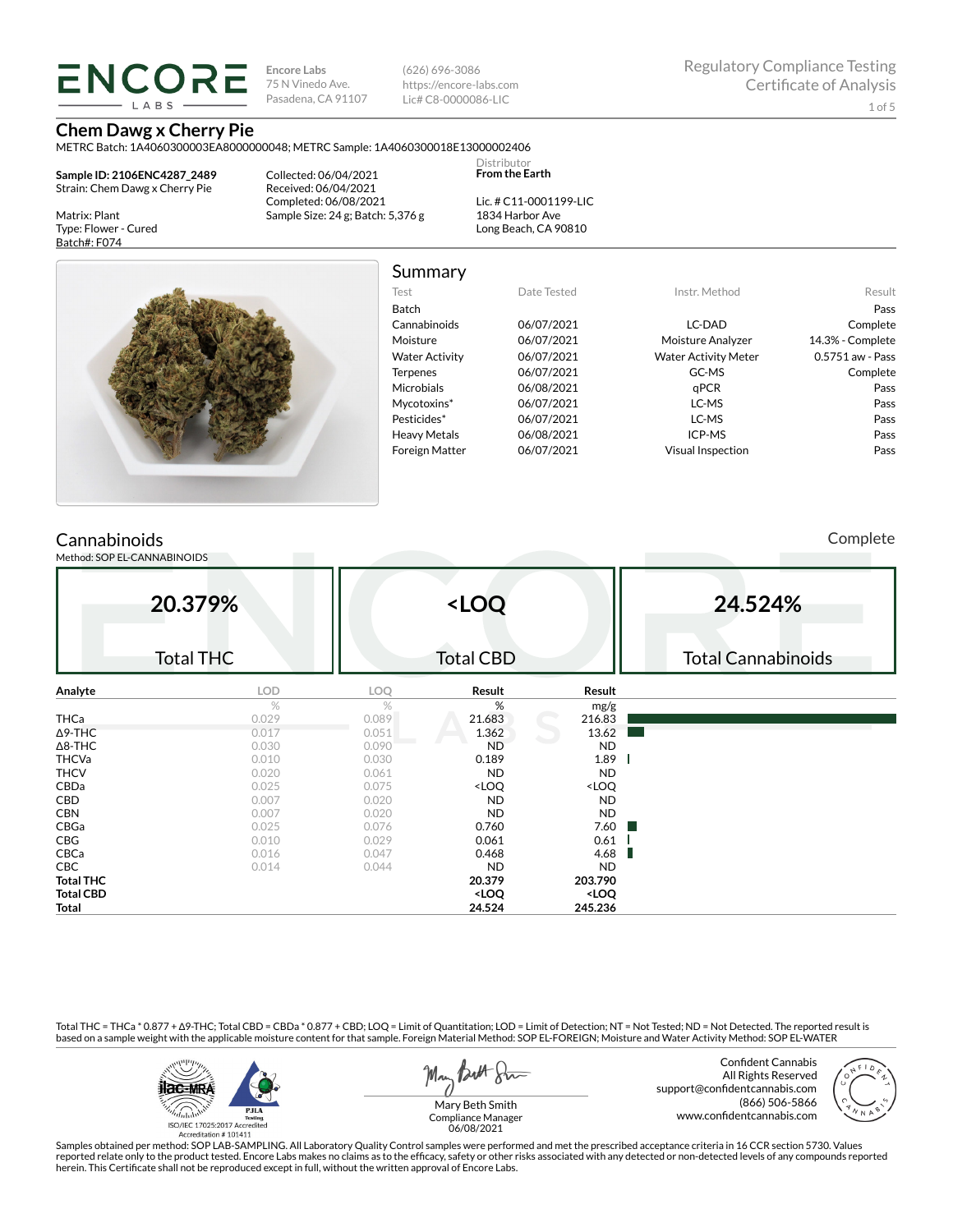LABS

**Encore Labs** 75 N Vinedo Ave. Pasadena, CA 91107

(626) 696-3086 https://encore-labs.com Lic# C8-0000086-LIC

### **Chem Dawg x Cherry Pie**

METRC Batch: 1A4060300003EA8000000048; METRC Sample: 1A4060300018E13000002406

|                                |                                   | <b>Distributor</b>     |  |
|--------------------------------|-----------------------------------|------------------------|--|
| Sample ID: 2106ENC4287 2489    | Collected: 06/04/2021             | <b>From the Earth</b>  |  |
| Strain: Chem Dawg x Cherry Pie | Received: 06/04/2021              |                        |  |
|                                | Completed: 06/08/2021             | Lic. # C11-0001199-LIC |  |
| Matrix: Plant                  | Sample Size: 24 g: Batch: 5.376 g | 1834 Harbor Ave        |  |
| Type: Flower - Cured           |                                   | Long Beach, CA 90810   |  |
| Batch#: F074                   |                                   |                        |  |
|                                |                                   |                        |  |

#### **Terpenes**

Method: COREL TERRENES

| <b>MELHOU, JOF LETERFLINEJ</b> |            |       |                                                          |                              |  |
|--------------------------------|------------|-------|----------------------------------------------------------|------------------------------|--|
| Analyte                        | <b>LOD</b> | LOQ   | <b>Result</b>                                            | Result                       |  |
|                                | $\%$       | $\%$  | %                                                        | mg/g                         |  |
| β-Caryophyllene                | 0.003      | 0.011 | 0.666                                                    | 6.66                         |  |
| δ-Limonene                     | 0.001      | 0.011 | 0.357                                                    | 3.57                         |  |
| $\alpha$ -Pinene               | 0.002      | 0.011 | 0.233                                                    | 2.33                         |  |
| $\alpha$ -Humulene             | 0.001      | 0.011 | 0.220                                                    | 2.20                         |  |
| β-Myrcene                      | 0.003      | 0.011 | 0.181                                                    | 1.81                         |  |
| $\alpha$ -Bisabolol            | 0.003      | 0.011 | 0.117                                                    | 1.17                         |  |
| $\beta$ -Pinene                | 0.002      | 0.011 | 0.082                                                    | 0.82                         |  |
| Linalool                       | 0.002      | 0.011 | 0.081                                                    | 0.81                         |  |
| Fenchol*                       | 0.002      | 0.011 | 0.055                                                    | 0.55                         |  |
| Caryophyllene Oxide*           | 0.003      | 0.011 | 0.025                                                    | 0.25                         |  |
| Ocimene                        | 0.003      | 0.011 | 0.024                                                    | 0.24                         |  |
| trans-Nerolidol                | 0.004      | 0.011 | 0.022                                                    | 0.22                         |  |
| Borneol*                       | 0.003      | 0.011 | 0.014                                                    | 0.14                         |  |
| Camphene                       | 0.001      | 0.011 | 0.014                                                    | 0.14                         |  |
| $\alpha$ -Phellandrene*        | 0.002      | 0.011 | <b>ND</b>                                                | <b>ND</b>                    |  |
| $\alpha$ -Terpinene            | 0.002      | 0.011 | <b>ND</b>                                                | <b>ND</b>                    |  |
| Camphor*                       | 0.002      | 0.017 | <b>ND</b>                                                | ND.                          |  |
| cis-Nerolidol                  | 0.003      | 0.011 | <b>ND</b>                                                | <b>ND</b>                    |  |
| δ-3-Carene                     | 0.001      | 0.011 | <b>ND</b>                                                | <b>ND</b>                    |  |
| Eucalyptol                     | 0.002      | 0.011 | <loq< td=""><td><loq< td=""><td></td></loq<></td></loq<> | <loq< td=""><td></td></loq<> |  |
| Fenchone*                      | 0.002      | 0.011 | <loq< td=""><td><loq< td=""><td></td></loq<></td></loq<> | <loq< td=""><td></td></loq<> |  |
| y-Terpinene                    | 0.002      | 0.011 | <b>ND</b>                                                | <b>ND</b>                    |  |
| Guaiol                         | 0.003      | 0.011 | <b>ND</b>                                                | <b>ND</b>                    |  |
| p-Cymene*                      | 0.001      | 0.011 | <b>ND</b>                                                | <b>ND</b>                    |  |
| Terpinolene                    | 0.002      | 0.011 | <loq< td=""><td><loq< td=""><td></td></loq<></td></loq<> | <loq< td=""><td></td></loq<> |  |
| Valencene*                     | 0.003      | 0.011 | <b>ND</b>                                                | <b>ND</b>                    |  |
| <b>Total</b>                   |            |       | 2.091                                                    | 20.91                        |  |

# Primary Aromas



Date Tested: 06/07/2021<br>\*Beyond scope of accreditation. LOQ = Limit of Quantitation; LOD = Limit of Detection; NT = Not Tested; ND = Not Detected. The reported result is based on a sample weight with the applicable moisture content for that sample.



May Both Sur

Confident Cannabis All Rights Reserved support@confidentcannabis.com (866) 506-5866 www.confidentcannabis.com



Mary Beth Smith Compliance Manager 06/08/2021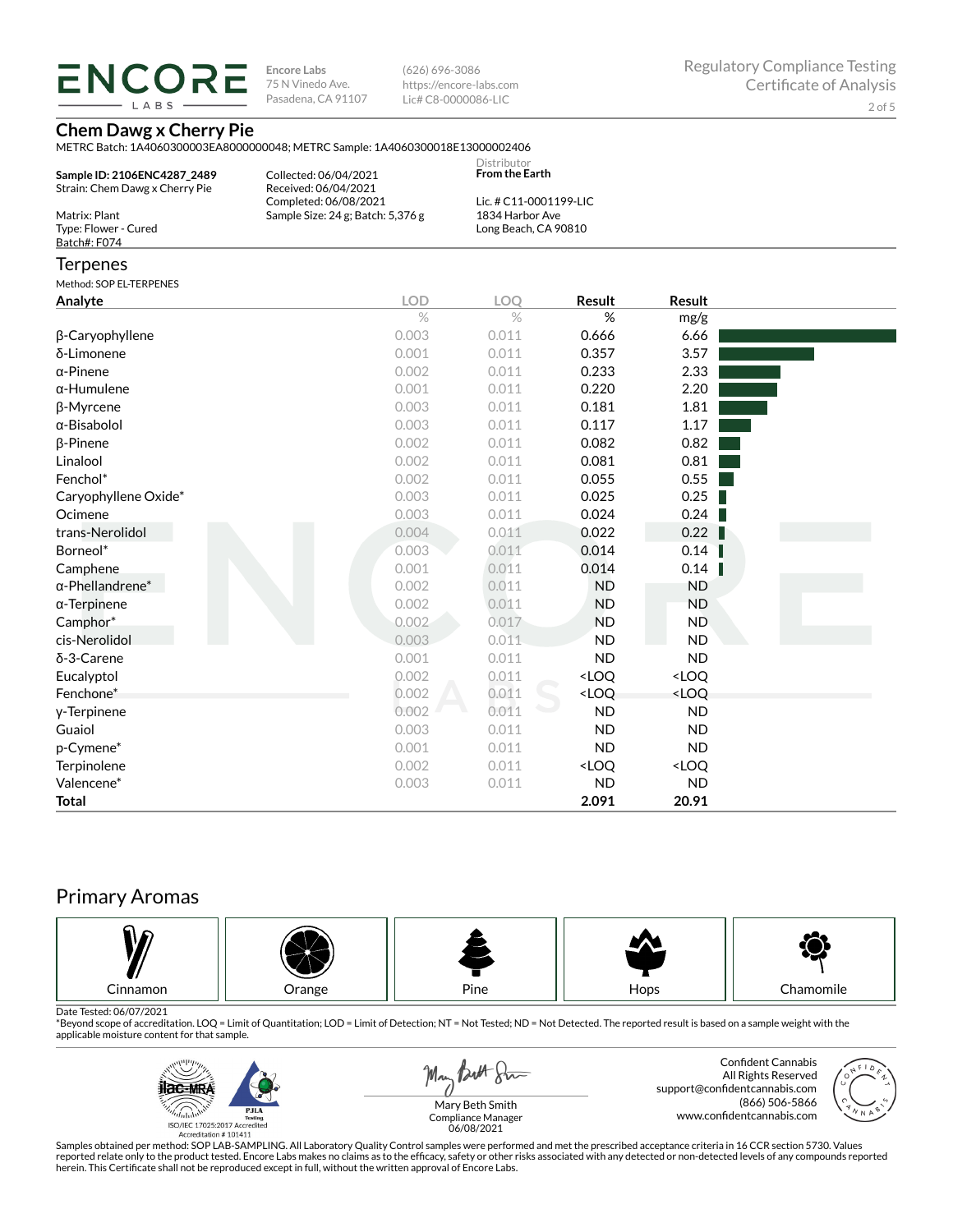**ENCORE** LABS

**Encore Labs** 75 N Vinedo Ave. Pasadena, CA 91107 (626) 696-3086 https://encore-labs.com Lic# C8-0000086-LIC

#### **Chem Dawg x Cherry Pie**

METRC Batch: 1A4060300003EA8000000048; METRC Sample: 1A4060300018E13000002406

**Sample ID: 2106ENC4287\_2489** Strain: Chem Dawg x Cherry Pie

Collected: 06/04/2021 Received: 06/04/2021 Completed: 06/08/2021 Sample Size: 24 g; Batch: 5,376 g

Lic. # C11-0001199-LIC 1834 Harbor Ave Long Beach, CA 90810

Distributor **From the Earth**

# Batch#: F074 Pesticides

Matrix: Plant Type: Flower - Cured

Method: SOP EL-PesticidesLCMS LC-MS

| Analyte             | <b>LOD</b> | <b>LOO</b> | Limit          | <b>Result</b> | <b>Status</b> | Analyte                 | LOD       | LOO       | Limit          | Result    | <b>Status</b> |
|---------------------|------------|------------|----------------|---------------|---------------|-------------------------|-----------|-----------|----------------|-----------|---------------|
|                     | $\mu$ g/g  | $\mu$ g/g  | $\mu$ g/g      | µg/g          |               |                         | $\mu$ g/g | $\mu$ g/g | $\mu$ g/g      | $\mu$ g/g |               |
| Abamectin           | 0.005      | 0.02       | 0.1            | <b>ND</b>     | Pass          | Fludioxonil             | 0.01      | 0.05      | 0.1            | <b>ND</b> | Pass          |
| Acephate            | 0.002      | 0.01       | 0.1            | <b>ND</b>     | Pass          | Hexythiazox             | 0.005     | 0.02      | 0.1            | <b>ND</b> | Pass          |
| Acequinocyl         | 0.01       | 0.02       | 0.1            | <b>ND</b>     | Pass          | Imazalil                | 0.05      | 0.1       | 0.05           | <b>ND</b> | Pass          |
| Acetamiprid         | 0.005      | 0.02       | 0.1            | <b>ND</b>     | Pass          | Imidacloprid            | 0.005     | 0.02      | 5              | <b>ND</b> | Pass          |
| Aldicarb            | 0.05       | 0.1        | 0.05           | <b>ND</b>     | Pass          | Kresoxim Methyl         | 0.005     | 0.02      | 0.1            | <b>ND</b> | Pass          |
| Azoxystrobin        | 0.005      | 0.02       | 0.1            | <b>ND</b>     | Pass          | Malathion               | 0.02      | 0.05      | 0.5            | <b>ND</b> | Pass          |
| <b>Bifenazate</b>   | 0.005      | 0.01       | 0.1            | <b>ND</b>     | Pass          | Metalaxyl               | 0.002     | 0.005     | $\overline{2}$ | <b>ND</b> | Pass          |
| <b>Bifenthrin</b>   | 0.02       | 0.05       | 3              | <b>ND</b>     | Pass          | Methiocarb              | 0.05      | 0.1       | 0.05           | <b>ND</b> | Pass          |
| <b>Boscalid</b>     | 0.02       | 0.05       | 0.1            | <b>ND</b>     | Pass          | Methomyl                | 0.01      | 0.02      | 1              | <b>ND</b> | Pass          |
| Captan              | 0.2        | 0.3        | 0.7            | <b>ND</b>     | Pass          | Mevinphos               | 0.02      | 0.05      | 0.02           | <b>ND</b> | Pass          |
| Carbaryl            | 0.02       | 0.05       | 0.5            | <b>ND</b>     | Pass          | Myclobutanil            | 0.005     | 0.01      | 0.1            | <b>ND</b> | Pass          |
| Carbofuran          | 0.05       | 0.1        | 0.05           | <b>ND</b>     | Pass          | Naled                   | 0.01      | 0.02      | 0.1            | <b>ND</b> | Pass          |
| Chlorantraniliprole | 0.002      | 0.01       | 10             | <b>ND</b>     | Pass          | Oxamvl                  | 0.005     | 0.01      | 0.5            | <b>ND</b> | Pass          |
| Chlordane           | 0.05       | 0.1        | 0.05           | <b>ND</b>     | Pass          | Paclobutrazol           | 0.05      | 0.1       | 0.05           | <b>ND</b> | Pass          |
| Chlorfenapyr        | 0.05       | 0.1        | 0.05           | <b>ND</b>     | Pass          | <b>Parathion Methyl</b> | 0.02      | 0.05      | 0.02           | <b>ND</b> | Pass          |
| Chlorpyrifos        | 0.05       | 0.1        | 0.05           | <b>ND</b>     | Pass          | Pentachloronitrobenzene | 0.02      | 0.05      | 0.1            | <b>ND</b> | Pass          |
| Clofentezine        | 0.01       | 0.02       | 0.1            | <b>ND</b>     | Pass          | Permethrin              | 0.02      | 0.05      | 0.5            | <b>ND</b> | Pass          |
| Coumaphos           | 0.02       | 0.05       | 0.02           | <b>ND</b>     | Pass          | Phosmet                 | 0.01      | 0.02      | 0.1            | <b>ND</b> | Pass          |
| Cyfluthrin          | 0.05       | 0.1        | $\overline{2}$ | <b>ND</b>     | Pass          | Piperonyl Butoxide      | 0.02      | 0.05      | 3              | <b>ND</b> | Pass          |
| Cypermethrin        | 0.1        | 0.2        | $\mathbf 1$    | <b>ND</b>     | Pass          | Prallethrin             | 0.005     | 0.02      | 0.1            | <b>ND</b> | Pass          |
| Daminozide          | 0.02       | 0.05       | 0.02           | <b>ND</b>     | Pass          | Propiconazole           | 0.005     | 0.01      | 0.1            | <b>ND</b> | Pass          |
| Diazinon            | 0.002      | 0.01       | 0.1            | <b>ND</b>     | Pass          | Propoxur                | 0.05      | 0.1       | 0.05           | <b>ND</b> | Pass          |
| <b>Dichlorvos</b>   | 0.02       | 0.05       | 0.02           | <b>ND</b>     | Pass          | Pyrethrins              | 0.02      | 0.05      | 0.5            | <b>ND</b> | Pass          |
| Dimethoate          | 0.02       | 0.05       | 0.02           | <b>ND</b>     | Pass          | Pyridaben               | 0.005     | 0.01      | 0.1            | <b>ND</b> | Pass          |
| Dimethomorph        | 0.005      | 0.02       | $\overline{2}$ | <b>ND</b>     | Pass          | Spinetoram              | 0.005     | 0.01      | 0.1            | <b>ND</b> | Pass          |
| Ethoprophos         | 0.05       | 0.1        | 0.05           | ND.           | Pass          | Spinosad                | 0.005     | 0.01      | 0.1            | <b>ND</b> | Pass          |
| Etofenprox          | 0.05       | 0.1        | 0.05           | <b>ND</b>     | Pass          | Spiromesifen            | 0.01      | 0.02      | 0.1            | <b>ND</b> | Pass          |
| Etoxazole           | 0.005      | 0.02       | 0.1            | <b>ND</b>     | Pass          | Spirotetramat           | 0.005     | 0.01      | 0.1            | <b>ND</b> | Pass          |
| Fenhexamid          | 0.005      | 0.02       | 0.1            | <b>ND</b>     | Pass          | Spiroxamine             | 0.05      | 0.1       | 0.05           | <b>ND</b> | Pass          |
| Fenoxycarb          | 0.05       | 0.1        | 0.05           | <b>ND</b>     | Pass          | Tebuconazole            | 0.005     | 0.01      | 0.1            | <b>ND</b> | Pass          |
| Fenpyroximate       | 0.005      | 0.02       | 0.1            | <b>ND</b>     | Pass          | Thiacloprid             | 0.02      | 0.05      | 0.02           | <b>ND</b> | Pass          |
| Fipronil            | 0.05       | 0.1        | 0.05           | <b>ND</b>     | Pass          | Thiamethoxam            | 0.005     | 0.01      | 5              | <b>ND</b> | Pass          |
| Flonicamid          | 0.01       | 0.02       | 0.1            | <b>ND</b>     | Pass          | Trifloxystrobin         | 0.005     | 0.01      | 0.1            | <b>ND</b> | Pass          |

LOQ = Limit of Quantitation; LOD = Limit of Detection; NT = Not Tested; ND = Not Detected.

**ilac-MRA PJLA**  $d_{\rm thbb}$ ISO/IEC 17025:2017 Ac Accreditation #101411

May Both Sun

Confident Cannabis All Rights Reserved support@confidentcannabis.com (866) 506-5866 www.confidentcannabis.com



Mary Beth Smith Compliance Manager 06/08/2021

Samples obtained per method: SOP LAB-SAMPLING. All Laboratory Quality Control samples were performed and met the prescribed acceptance criteria in 16 CCR section 5730. Values reported relate only to the product tested. Encore Labs makes no claims as to the efficacy, safety or other risks associated with any detected or non-detected levels of any compounds reported<br>herein. This Certificate shall

Pass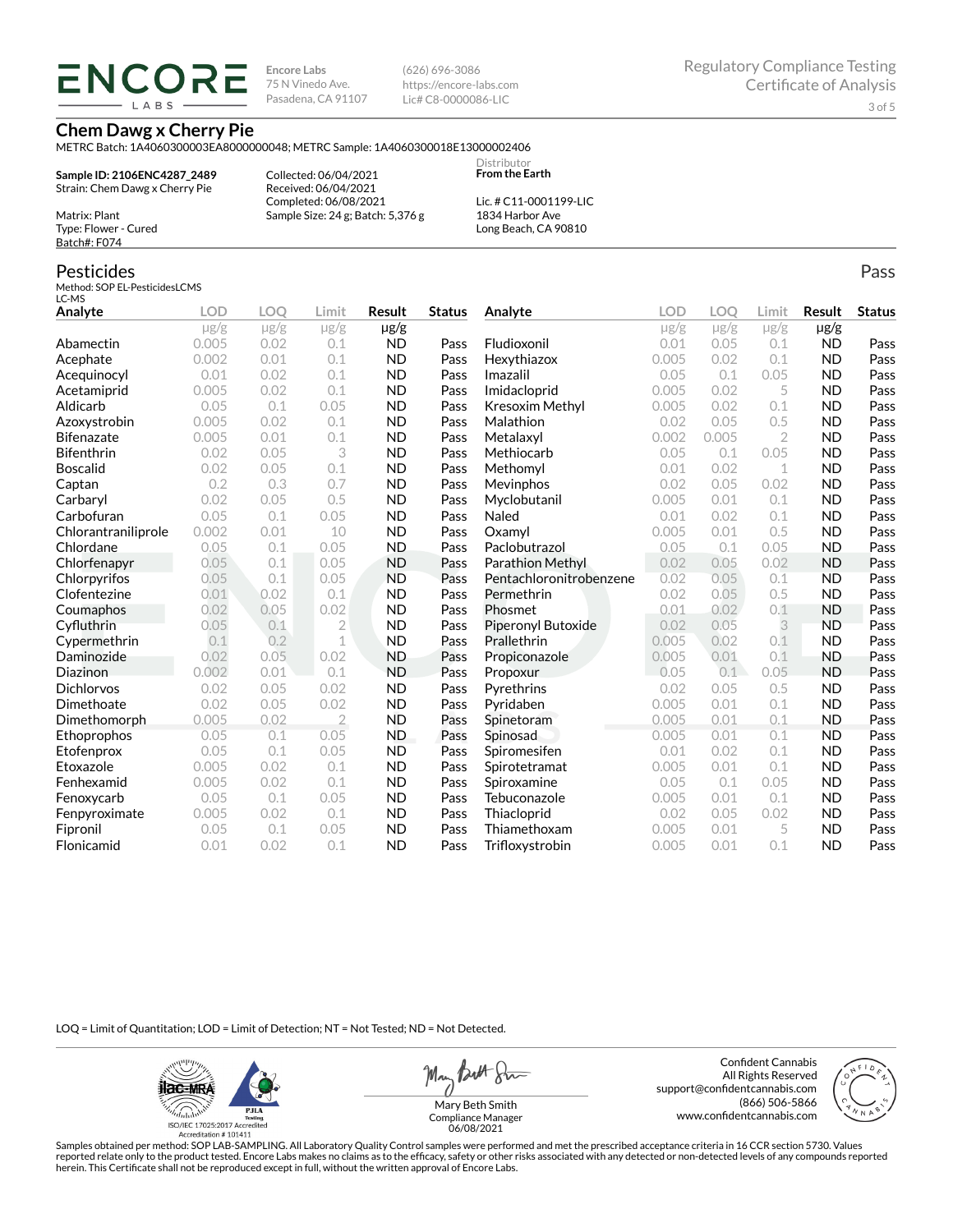**ENCORE** LABS

**Encore Labs** 75 N Vinedo Ave. Pasadena, CA 91107 (626) 696-3086 https://encore-labs.com Lic# C8-0000086-LIC

Pass

### **Chem Dawg x Cherry Pie**

METRC Batch: 1A4060300003EA8000000048; METRC Sample: 1A4060300018E13000002406 Distributor

| Sample ID: 2106ENC4287 2489<br>Strain: Chem Dawg x Cherry Pie | Collected: 06/04/2021<br>Received: 06/04/2021 | <b>From the Earth</b>  |
|---------------------------------------------------------------|-----------------------------------------------|------------------------|
|                                                               | Completed: 06/08/2021                         | Lic. # C11-0001199-LIC |
| Matrix: Plant                                                 | Sample Size: $24$ g; Batch: $5,376$ g         | 1834 Harbor Ave        |
| Type: Flower - Cured                                          |                                               | Long Beach, CA 90810   |
| Batch#: F074                                                  |                                               |                        |

### Mycotoxins

Method: SOP EL-PesticidesLCMS

| LC-MS                   |       |       |       |           |               |
|-------------------------|-------|-------|-------|-----------|---------------|
| Analyte                 | LOD   | LOC   | Limit | Result    | <b>Status</b> |
|                         | µg/kg | µg/kg | µg/kg | µg/kg     |               |
| <b>B1</b>               |       |       |       | <b>ND</b> | Tested        |
| <b>B2</b>               |       |       |       | <b>ND</b> | Tested        |
| G1                      |       |       |       | <b>ND</b> | <b>Tested</b> |
| G <sub>2</sub>          |       |       |       | <b>ND</b> | Tested        |
| Ochratoxin A            |       |       | 20    | <b>ND</b> | Pass          |
| <b>Total Aflatoxins</b> |       |       | 20    | <b>ND</b> | Pass          |
|                         |       |       |       |           |               |



Date Tested: 06/07/2021 LOQ = Limit of Quantitation; LOD = Limit of Detection; NT = Not Tested; ND = Not Detected.





Confident Cannabis All Rights Reserved support@confidentcannabis.com (866) 506-5866 www.confidentcannabis.com



Mary Beth Smith Compliance Manager 06/08/2021